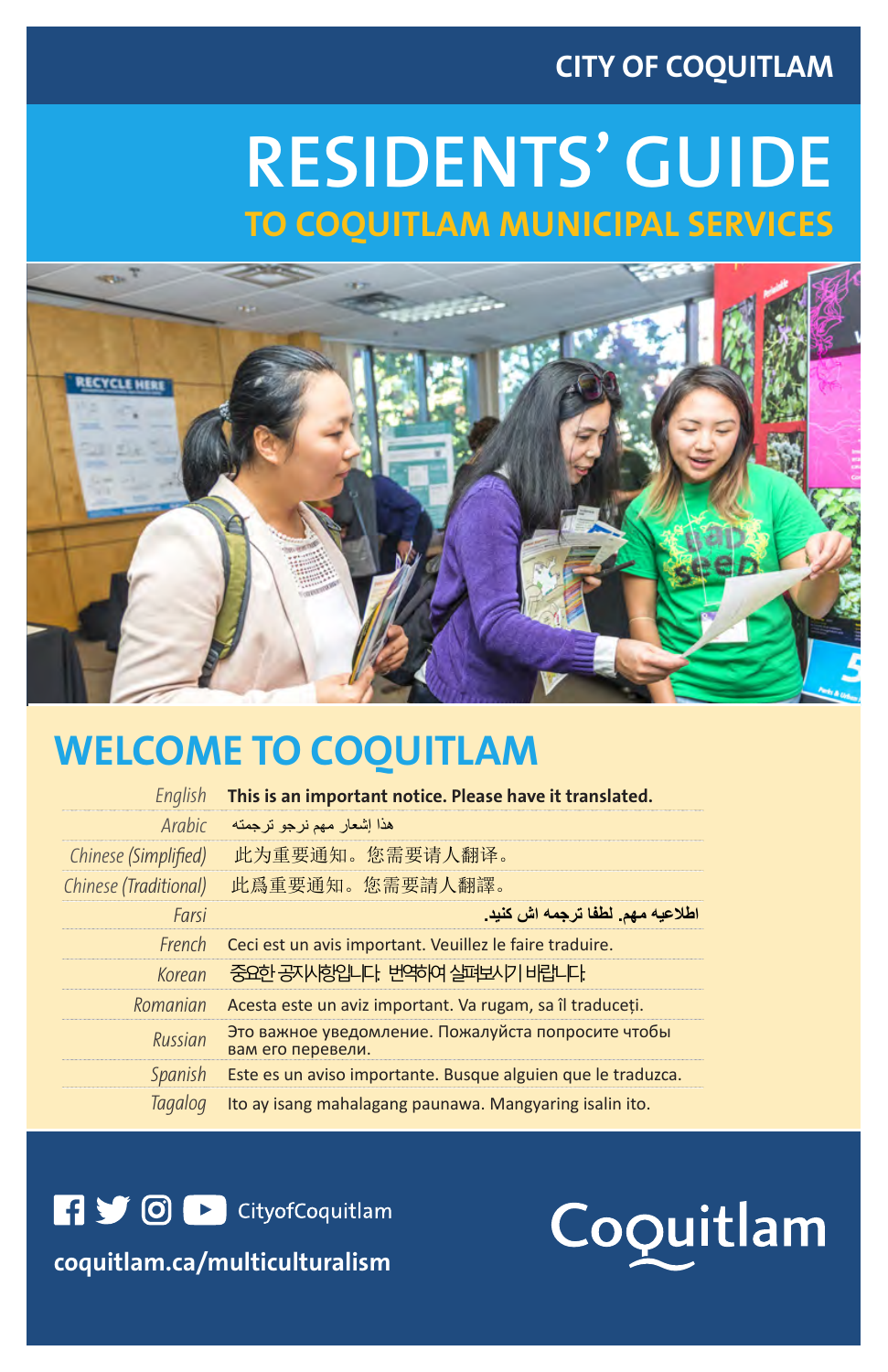# **CITY GOVERNMENT AND YOU!**

The City provides a range of services including water and sewer, garbage collection and road maintenance, but it is also involved in strategic planning, growth management, recreation programs and facilities, and financial planning.

How does the City manage to do all of this? A Mayor and eight Councillers, elected every four years by Coquitlam residents, are responsible for setting the City's policies in accordance with the *Local Government Act*. The community is involved in decision-making through City committees and consultation opportunities.



## **RECREATION**

Coquitlam offers programs and recreational activities for all ages and abilities, along with fully equipped pools, community centres, libraries, sportsfields, ice rinks and sports arenas. The City currently maintains over 80 parks featuring trails and bike paths, playgrounds, sports fields, and picnic areas.

The City also partners with community agencies and groups to help residents get connected and active in the community.

To register for a program call Coquitlam's staff assisted registration line at 604-927-4386 or register online at **coquitlam.ca/prc**.

## **CITY EMPLOYMENT OPPORTUNITIES**

The City regularly has a variety of job opportunities. It promotes diversity and equal opportunities in the workplace. Volunteering is also a great way to meet new people, gain valuable experience, have fun, and get involved in your community – we have many different opportunities to choose from. Visit **coquitlam.ca/jobs** for info on both.

## **BYLAW ENFORCEMENT**

The City has bylaws that help to protect and serve the community and ensure consistent standards so that all may enjoy a high quality of life. We endeavour to resolve complaints through education and voluntary compliance where possible. Some of these bylaws relate to: Animal Care and Control; Noise; Zoning - Private Property; Unsightly Premises; Street and Traffic; Signs/Postering; and Business Licensing. If you have questions or concerns about a Bylaw or Animal care issue please give us a call at 604-927- 7387. We would be happy to help.

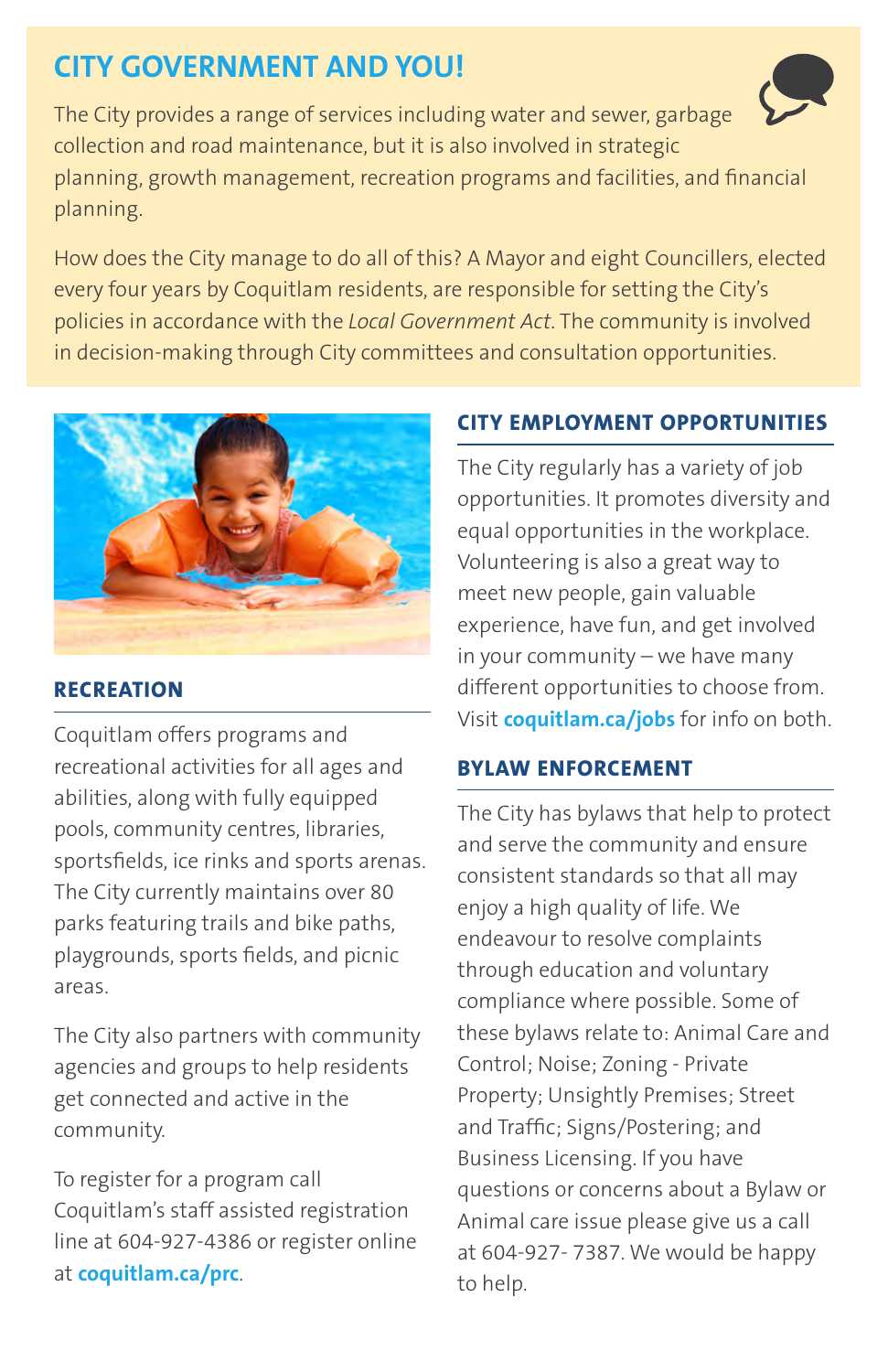#### **BUSINESS LICENCES**

The City of Coquitlam requires every person doing business within the City to hold a valid business licence. Starting a business is a major undertaking and we have a number of resources available to assist you with that process. The City is also currently accepting applications for vending carts and vending vehicles for food and goods. There is also a Tri Cities Intermunicipal Business Licence program allowing mobile businesses based in Coquitlam, Port Coquitlam or Port Moody to obtain an add-on to an original Business Licence and operate legally in the other two municipalities. Depending on the type of business, you may also require other permits or licences not regulated by the City of Coquitlam such as liquor and health licences.

## **coquitlam.ca/businesslicences**

## **IMPORTANT CITY CONTACT INFORMATION**



## **COQUITLAM CITY HALL**

3000 Guildford Way, Coquitlam, BC, V3B 7N2 Monday to Friday, 8 a.m. - 5 p.m. 604-927-3000 **M** feedback@coquitlam.ca **coquitlam.ca EMERGENCY SERVICES FOR WATER, SEWER AND ROADS**  $\sum$  (24 hours a day/7 days a week) ति 604-927-3500 **S**epw@coquitlam.ca

# **FUN THINGS TO DO IN THE CITY**



Visitors are drawn to Coquitlam because of the diverse mix of outdoor activities and destination attractions. We are a complete community with excitement and splendor for those who love the natural flavour of our outdoors, while presenting a wealth of shopping, nightlife and entertainment opportunities for those with a more urban appetite. Visit **coquitlam.ca/explore** for info on all the things to see and do in our city.

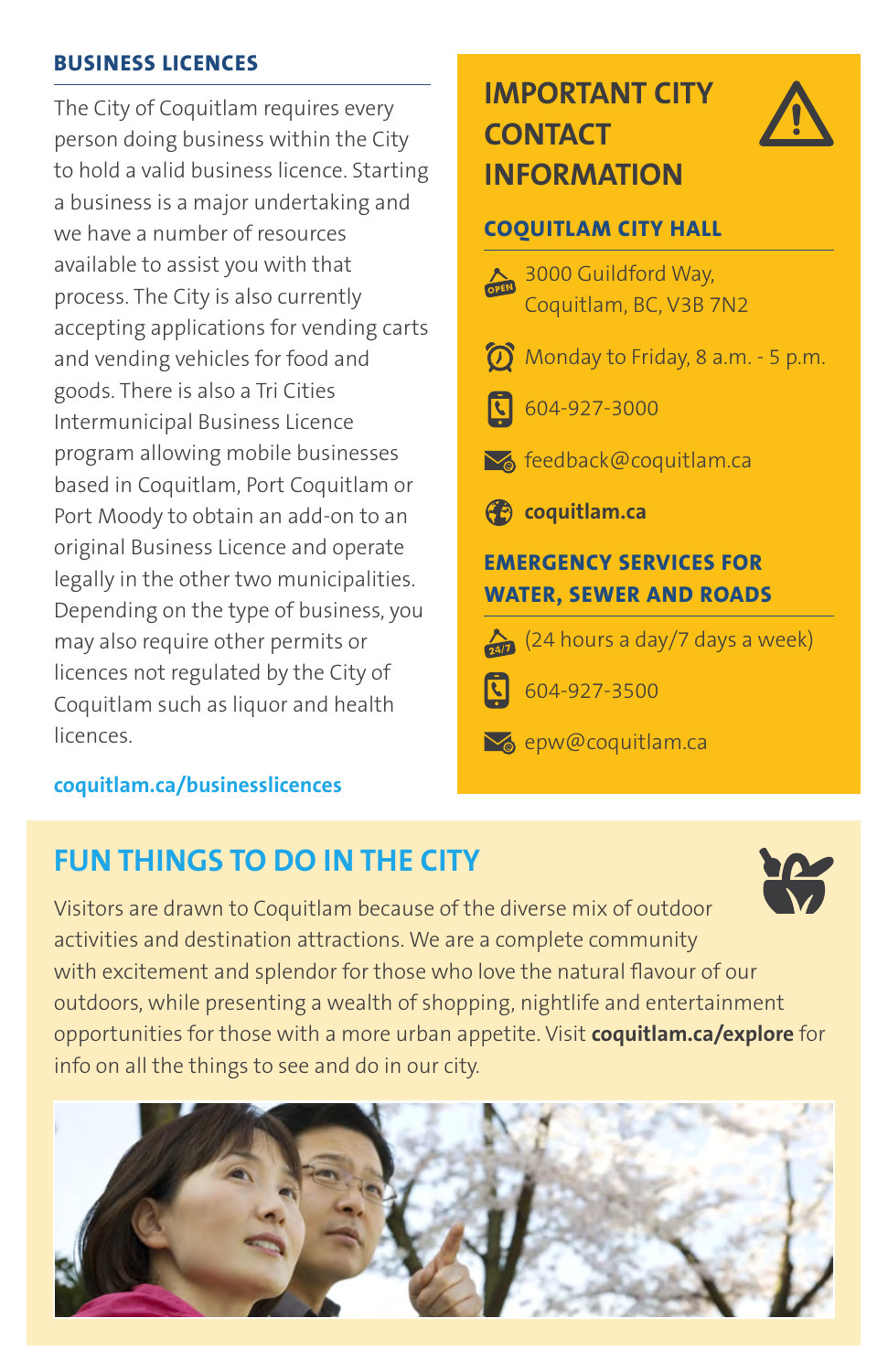## **SECONDARY SUITES**

A secondary suite within a home offers homeowners benefits while providing an affordable housing option. Like all housing, secondary suites must be regulated. The City has a Secondary Suite program designed to balance the needs of the homeowner with the health and safety requirements that apply to all housing.

#### **coquitlam.ca/secondarysuites**



## **PUBLIC SAFETY**

Police protection (RCMP) and Coquitlam's Fire and Rescue services contribute to ensuring Coquitlam is a safe and secure place to live and raise a family.

The City has many programs that help residents learn about Crime Prevention, child safety and Emergency Preparedness.

- **<sup>&</sup>gt;** In an emergency, dial 9-1-1 on your telephone for fire, police or ambulance services.
- **<sup>&</sup>gt;** Non-emergency fire services 604- 927-6400
- **<sup>&</sup>gt;** Non-emergency police services 604-945-1550

## **TAXES & UTILITIES**

The City of Coquitlam provides residents with many important services: water, sewer, drainage, emergency services including police and firefighters, roads and traffic control, parks and recreation facilities including pools and ice rinks. Property taxes are the City's main source of money to pay for all of these services. City Council determines the budget it needs to provide the services and a Property Tax Rate is set to collect the necessary taxes. Residential properties in Coquitlam also receive an annual utility bill at the end of February each year. The City has a number of payment options, including Tax and Utility Prepayment Plans that enable residents to pay their tax and utility bills in monthly installments.

## **coquitlam.ca/taxes**

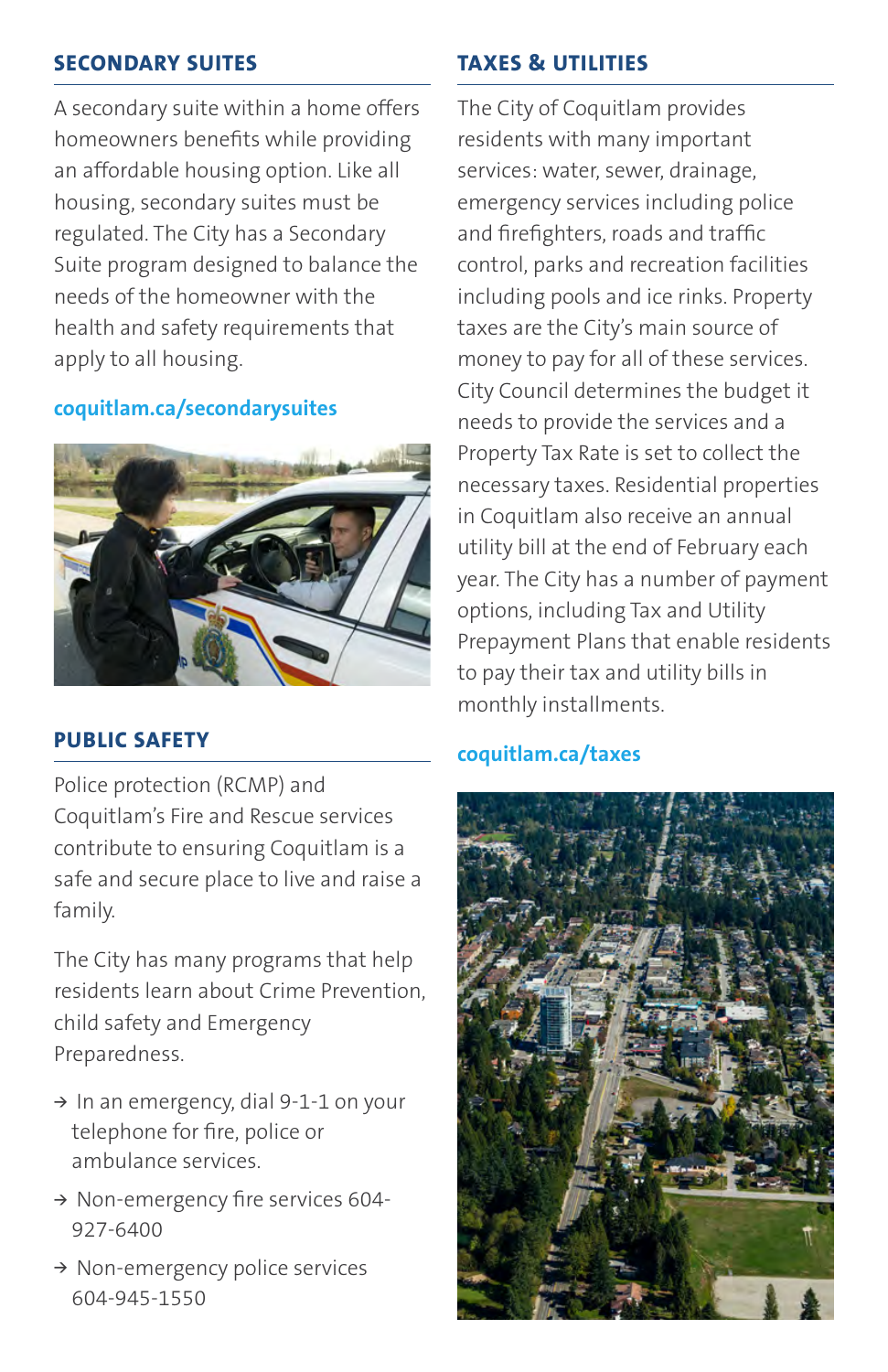

## **ECONOMIC DEVELOPMENT**

Coquitlam is a vibrant and growing community that offers economic opportunities and advantages that benefit both residents and businesses. We are committed to creating a business environment that allows your business to grow and prosper. The City is committed to the continuous improvement of the business environment and is dedicated to ensuring that you receive excellent value from your investments in our community. Coquitlam's major employment sectors are: Professional Services; Retail / Wholesale Trade; Manufacturing; Technology; Public Administration; Transportation; and Construction. **coquitlam.ca/ecdev**



## **GARBAGE & RECYCLING**

Coquitlam's waste management system helps us reduce the amount of garbage we send to landfills – after all, waste is not always waste! Food scraps from our kitchens can be composted and many items can be recycled. The system is good for our community and our environment. In Coquitlam, we separate our waste into three different categories: 1. Green Cart for kitchen scraps, food-soiled paper and yard trimmings; 2. Recycling blue box for containers, newspapers, glass and paper products; and 3. Garbage which is waste that can't be composted or recycled. Residents who live in singlefamily residences can also have up to four large household items collected each year. If you live in an apartment or a condominium, please contact your Property Manager or Strata Council for information on collection services. Find out more at **coquitlam.ca/trashtalk** or call 604-927-3500.

## **URBAN WILDLIFE**

Coquitlam has many forms of wildlife that are attracted to garbage. There are tips related to reducing garbage and animal attractants available on the City's website to help residents keep you and the community safe from bears and other animals.

## **coquitlam.ca/urbanwildlife**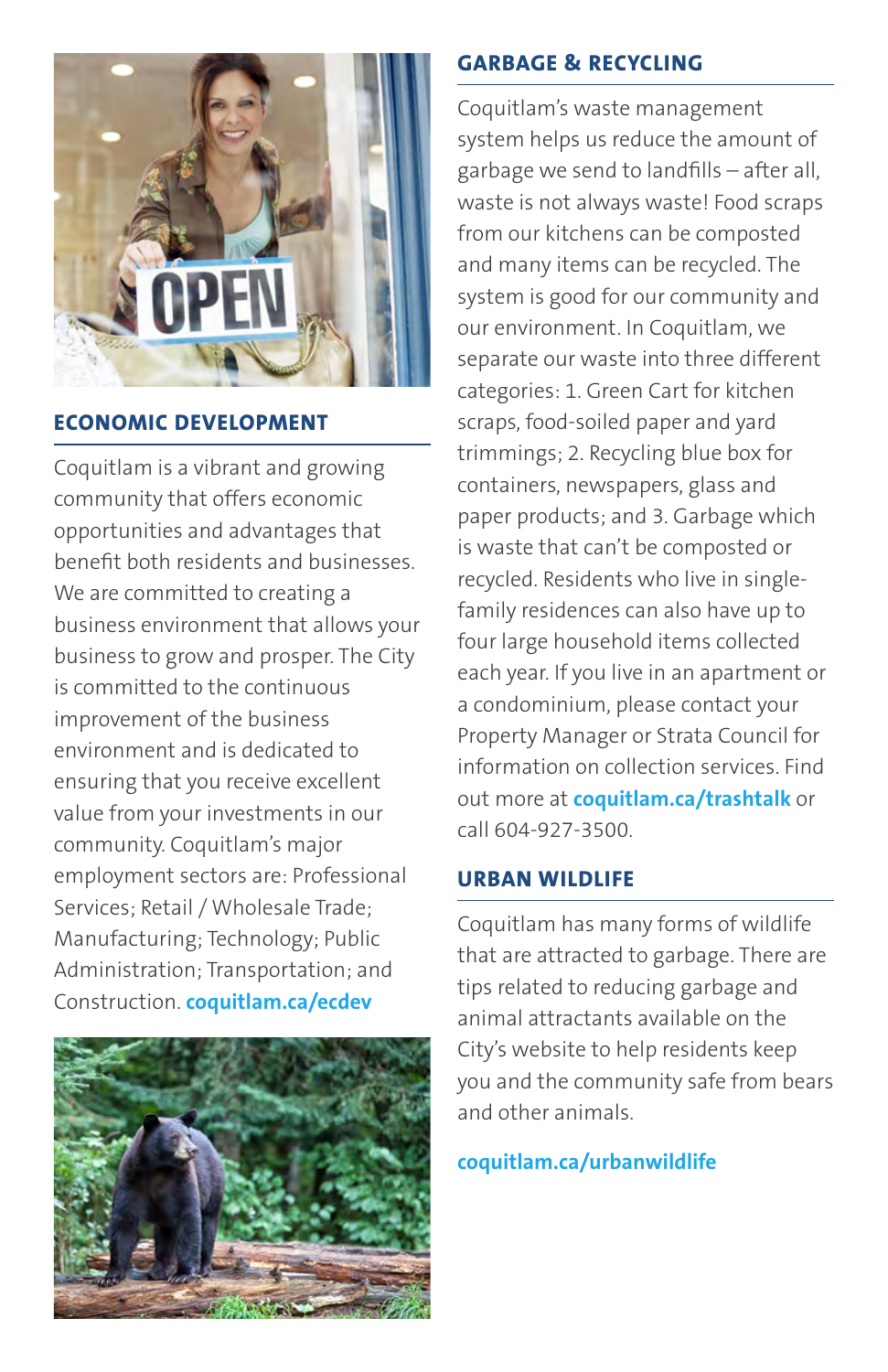## **ANIMAL SHELTER & DOG LICENCES**

Did you know dogs over 6 months old need a licence? A dog licence protects your pet by providing an easy-toidentify dog tag and registration with the Coquitlam Animal Shelter. If your pet is lost, the fastest way to be reunited with your dog is by this dog tag and licence. We invite you to visit the Coquitlam Animal Shelter to meet the animals and tour the facility. On a tour of the shelter you can see some of its specialty features first hand, find out more about volunteer opportunities and get to know the animals up for adoption. The Shelter welcomes all kinds of donations including cash donations, food, towels, blankets, pet beds, carrying cages, toys, and other animal related equipment.

## **coquitlam.ca/animalshelter**



## **COQUITLAM PUBLIC LIBRARY**

The Coquitlam Public Library has two locations: the City Centre Branch and the Poirier Branch. Both branches provide a variety of free materials and services, which include:

- **<sup>&</sup>gt;** DVDs, music CDs, books on CD and tapes
- **<sup>&</sup>gt;** Downloadable audiobooks and ebooks
- **<sup>&</sup>gt;** Free wireless and Internet access computers
- **<sup>&</sup>gt;** Adult, teen and children's programs.... and much more!

Both libraries have multilingual collections of materials to help ESL speakers improve grammar, conversation and pronunciation skills, and enlarge their vocabulary.

## **library.coquitlam.bc.ca**

## **ARTS & CULTURAL ORGANIZATIONS**

Coquitlam supports many Arts and Cultural organizations throughout the City:

- **<sup>&</sup>gt;** Evergreen Cultural Centre **evergreenculturalcentre.ca**
- **<sup>&</sup>gt;** Place des Arts **placedesarts.ca**
- **<sup>&</sup>gt;** Coquitlam Heritage Society **coquitlamheritage.ca**
- **<sup>&</sup>gt;** Place Maillardville **placemaillardville.ca**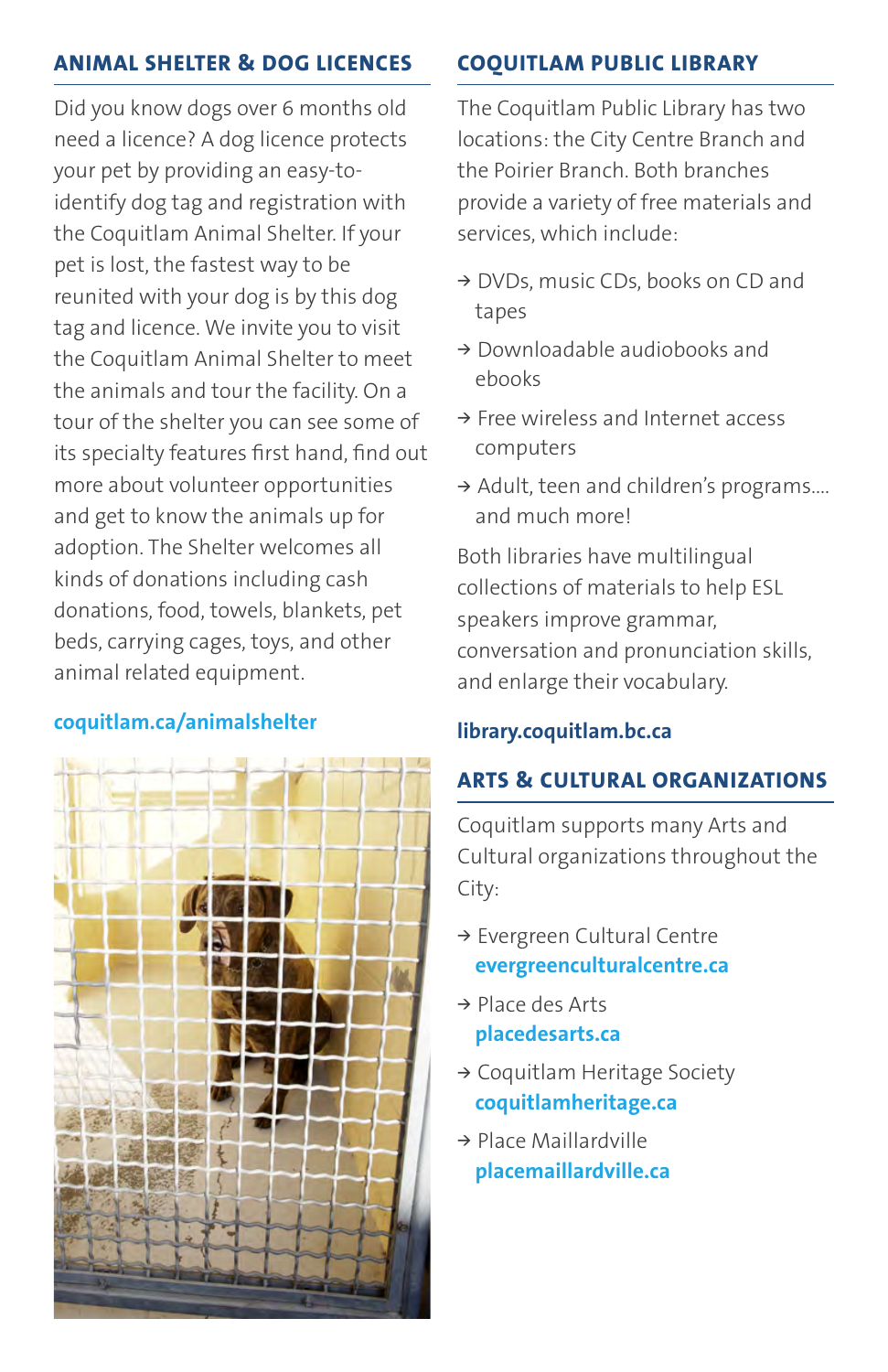#### **EMERGENCY PREPAREDNESS**

Emergencies and disasters can occur anywhere, at any time. It could be anything from an earthquake, to a flood, to a severe winter storm. In the event of a major disaster, you and your family should be able to take care of your basic needs for at least 72 hours. We encourage everyone to prepare their personal or family emergency plan, and have an emergency kit ready that includes basic supplies as well as special needs items.

#### **coquitlam.ca/emergprepared**

#### **WINTER WISE**

Coquitlam has experienced unprecedented snowfalls for extended periods of time and, at other times, had no snow. In recent years, the Metro Vancouver region overall has had historic rain and wind storms. The City reviews its service priorities every year to meet the needs of our community and be prepared for snow events and any other winter storm. Flooding is something that can also happen during the winter with heavy rainfalls.

#### **coquitlam.ca/winterwise**



#### **WATER & SEWER**

Coquitlam's Water Management Program/System ensures that residents enjoy safe and reliable drinking water. The City purchases its water from the Greater Vancouver Water District and distributes it to every property in the City. As well, the City's Sewer Network is carefully monitored and maintained to ensure safe sewage management. It plays an important role in good health and hygiene by collecting wastewater from homes and businesses. For more information, contact Coquitlam Operations Customer Service at 604-927-3500.



#### **BUILDING**

The City's Planning and Development Department regulates land use. Their department staff can help you prior to building or making changes to your home or property. Building permits are required for all new construction, temporary buildings and for alterations to existing construction. You should always review your building requirements with City staff before commencing a project.

**coquitlam.ca/permits**